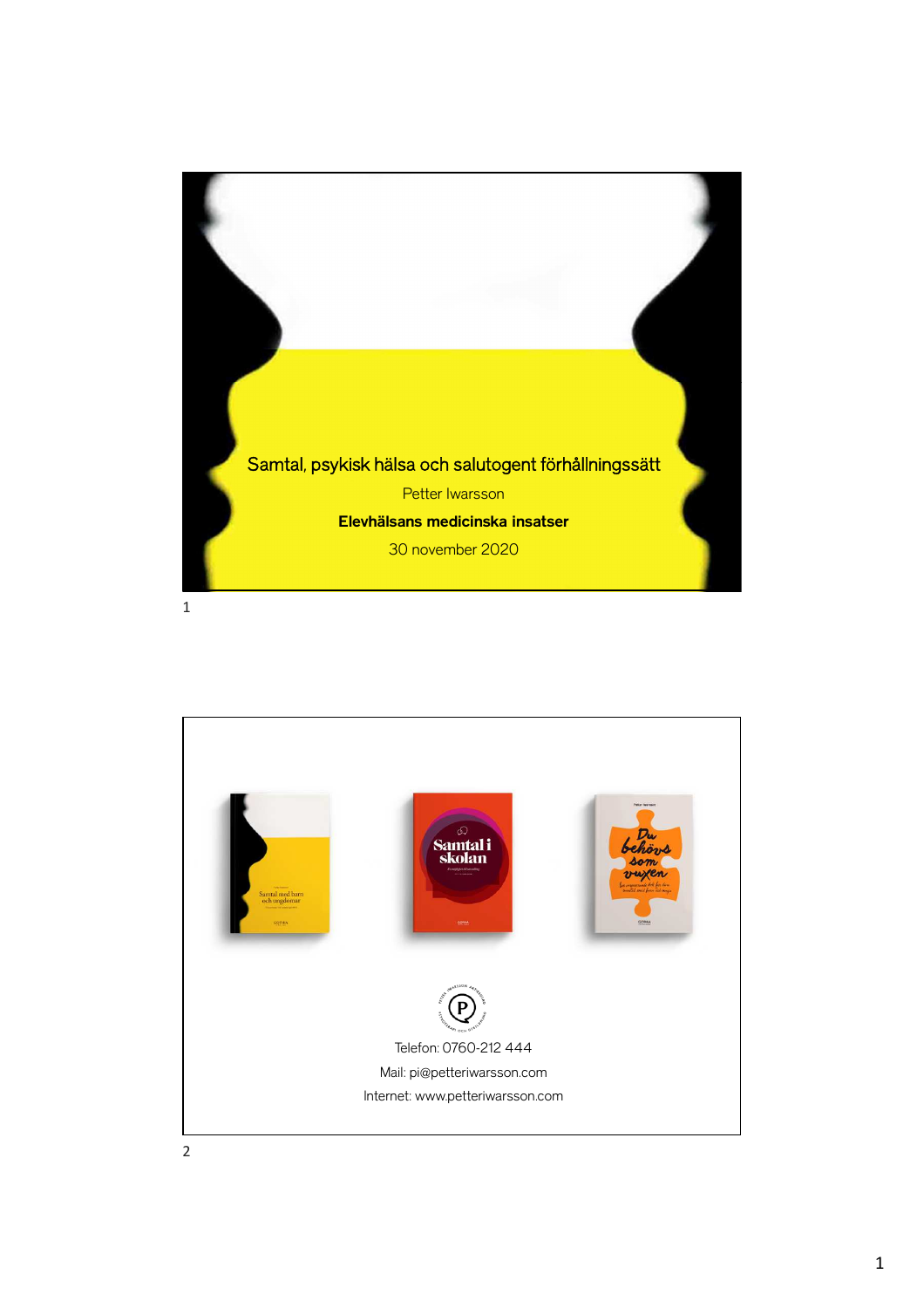

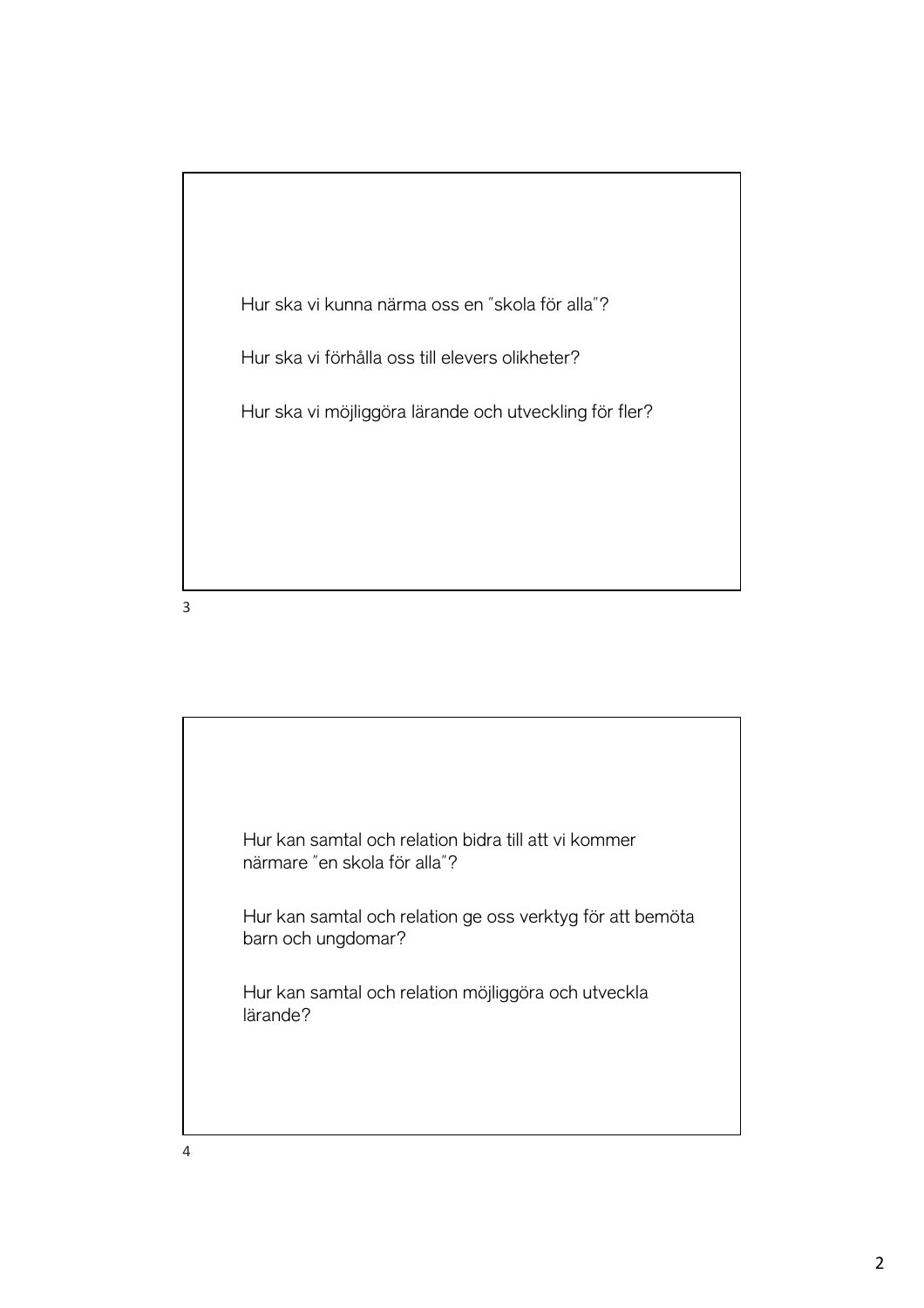Samtal

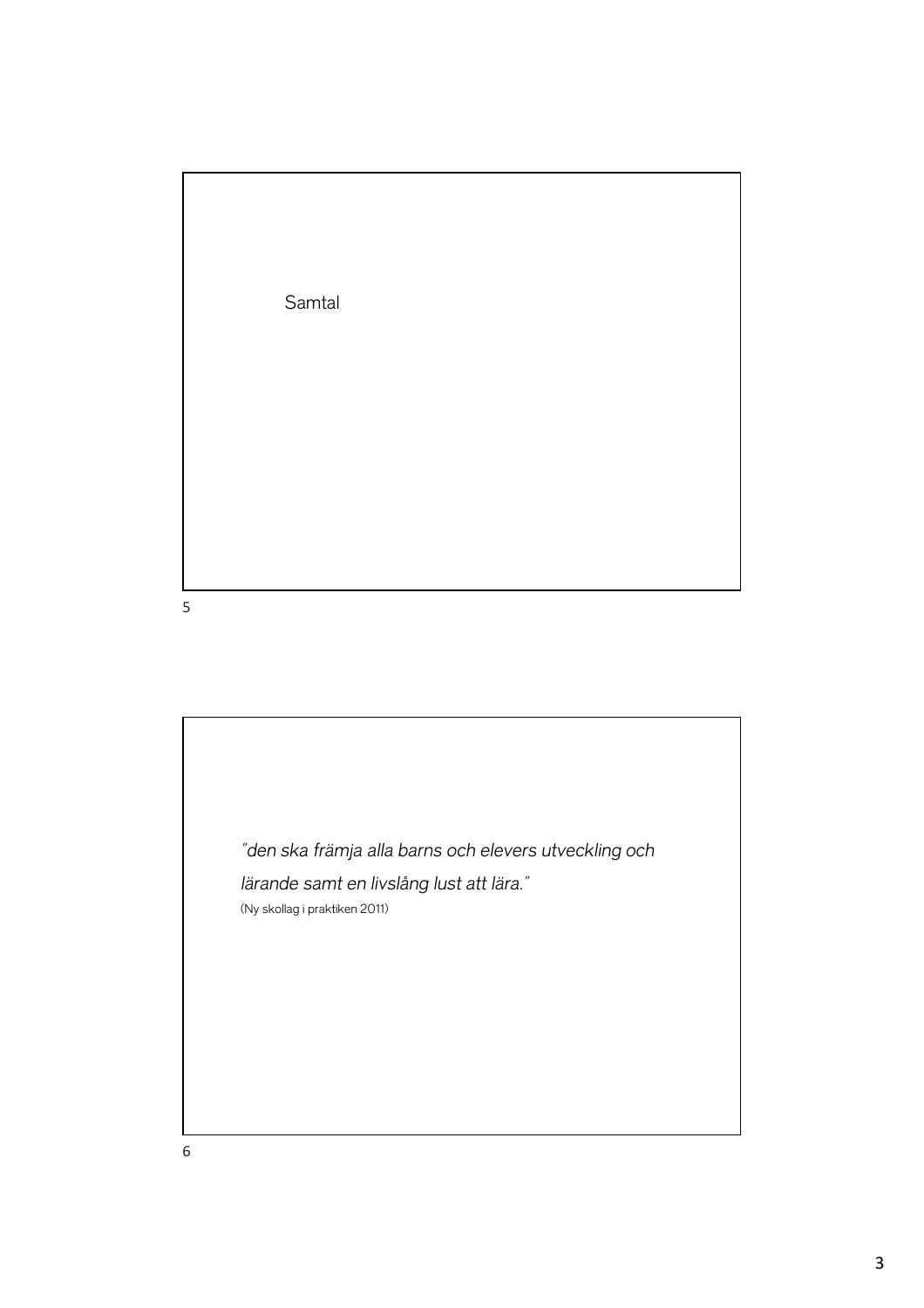

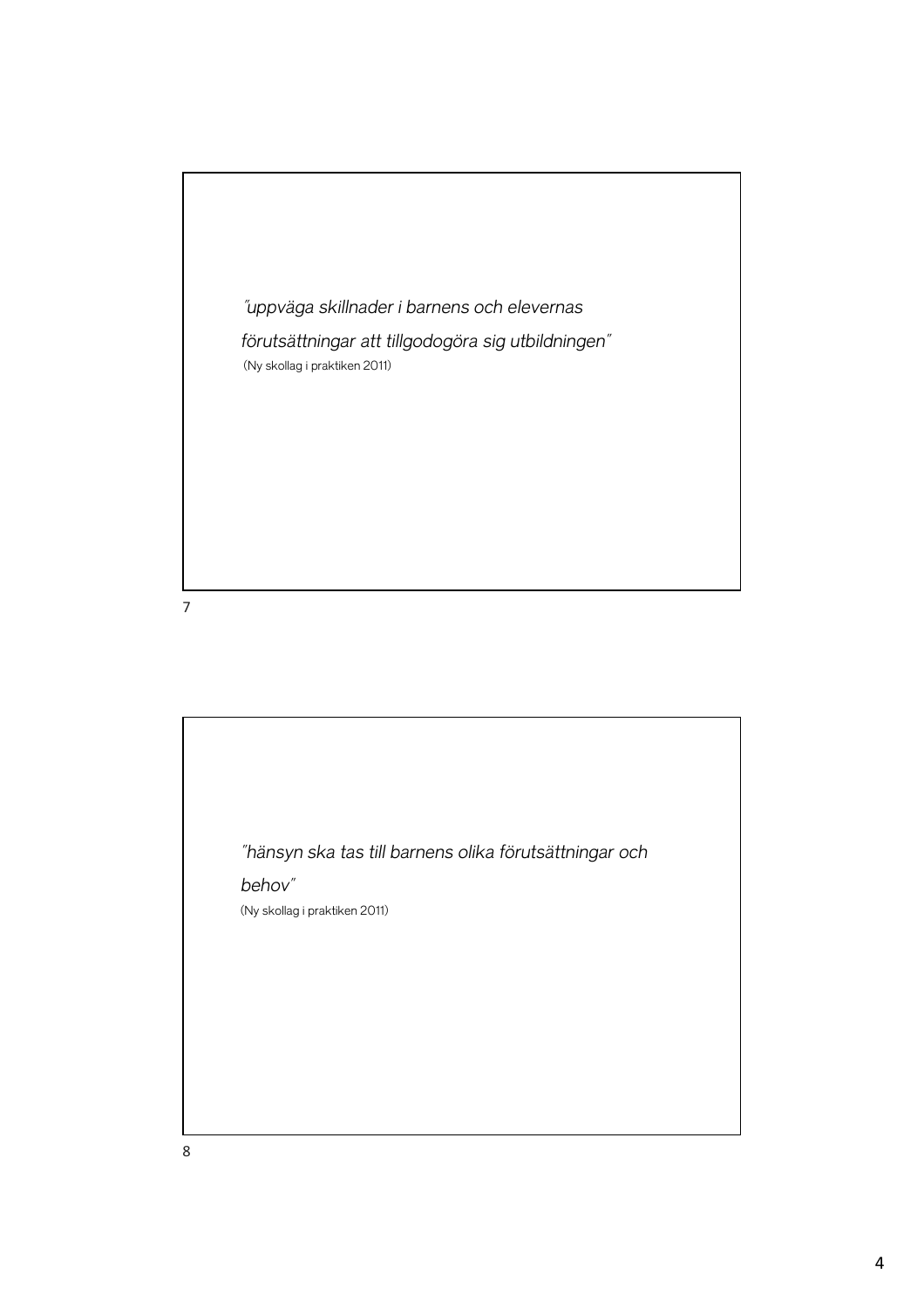*"den ledning och stimulans som de behöver i sitt lärande och sin personliga utveckling för att de utifrån sina egna förutsättningar ska kunna utvecklas så långt som det är möjligt enligt utbildningens mål."* (Ny skollag i praktiken 2011)

9

En kort historisk tillbakablick.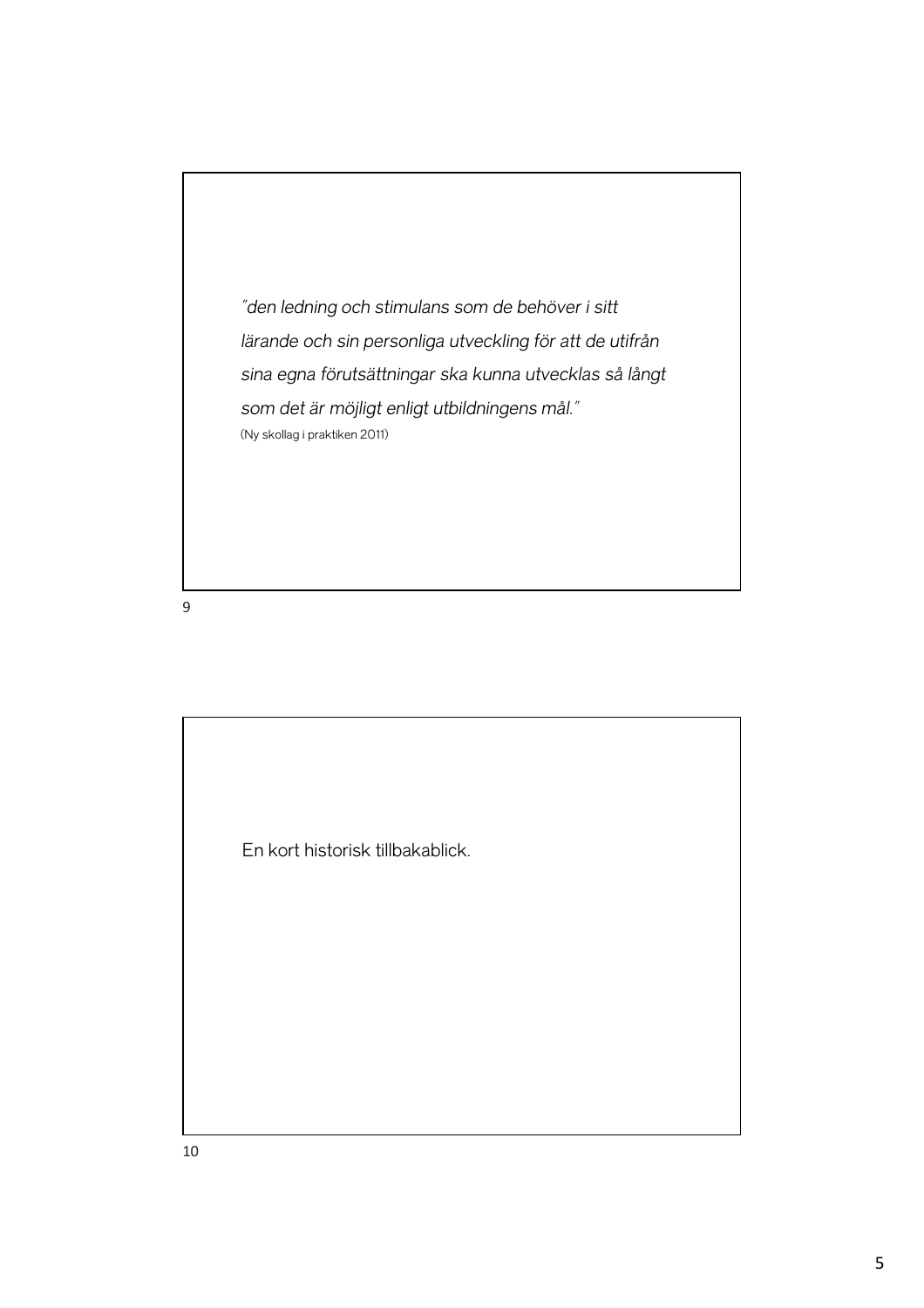

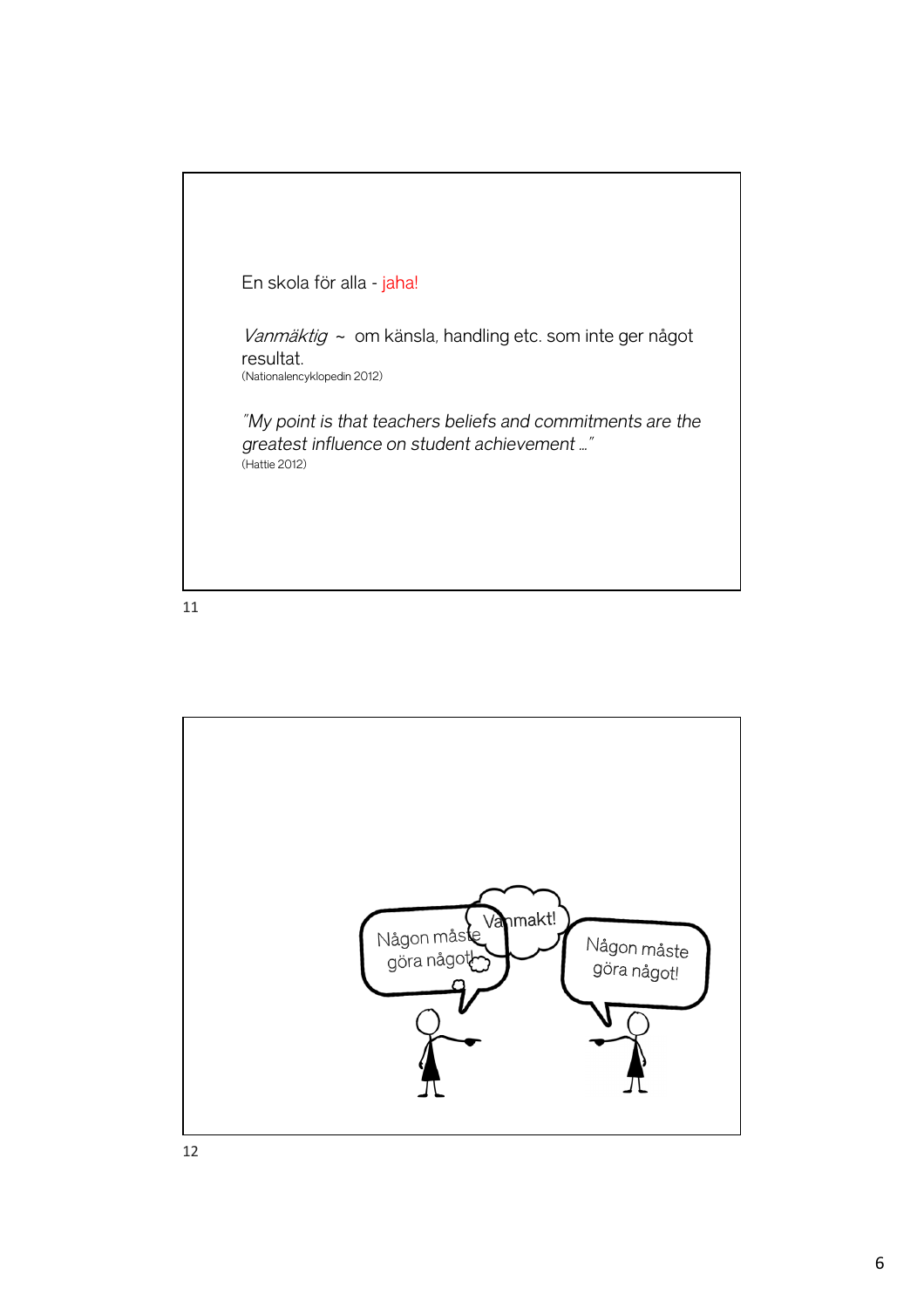

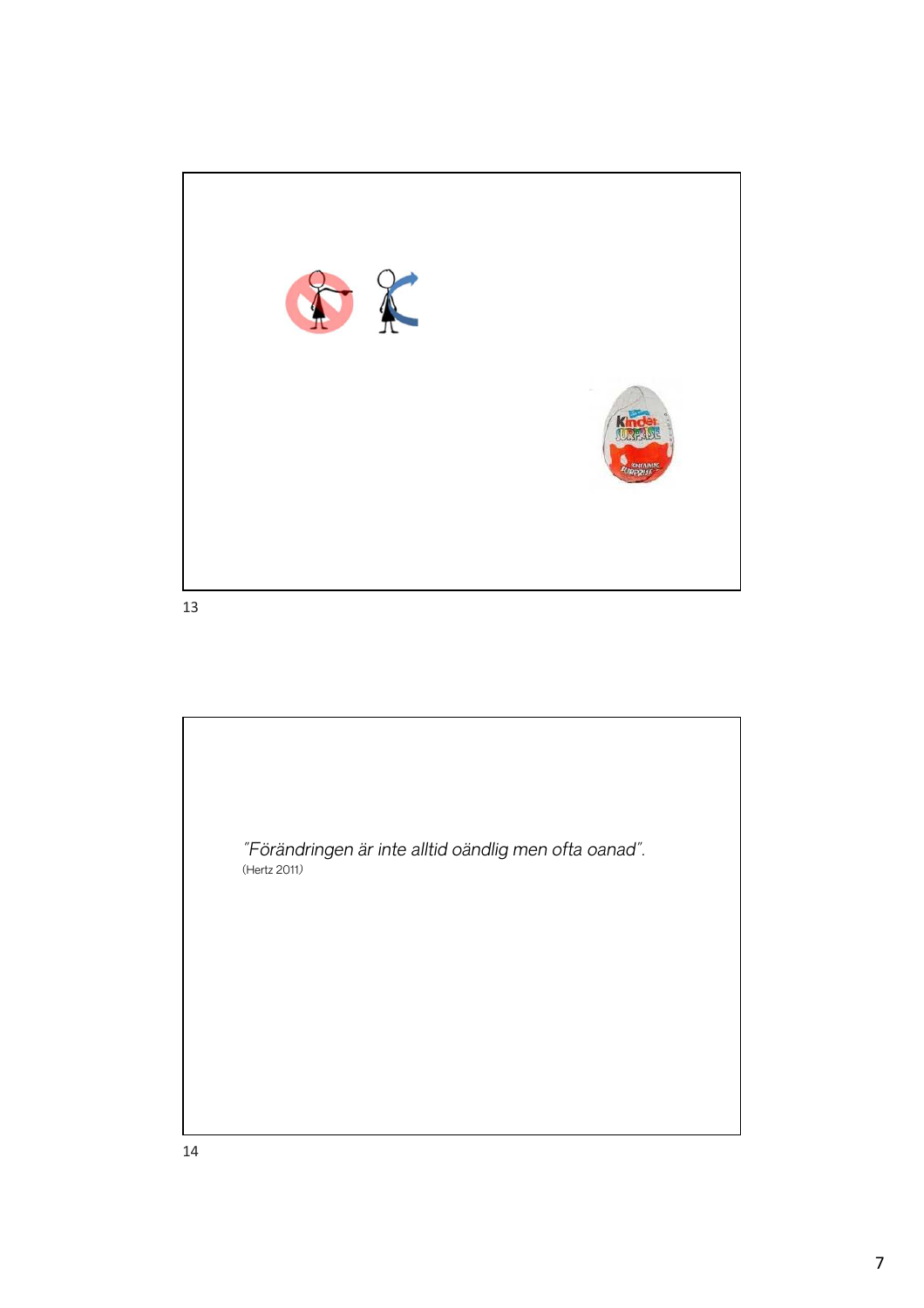Ett konkret alternativ: Salutogen teori

salus~ genesis~

Aaron Antonovsky Känsla av sammanhang - KASAM **Begriplighet:** Förståelse **Hanterbarhet:** Inre och yttre resurser **Meningsfullhet:** Hopp, mål och mening Begriplighet+Hanterbarhet+Meningsfullhet = KASAM Känsla av sammanhang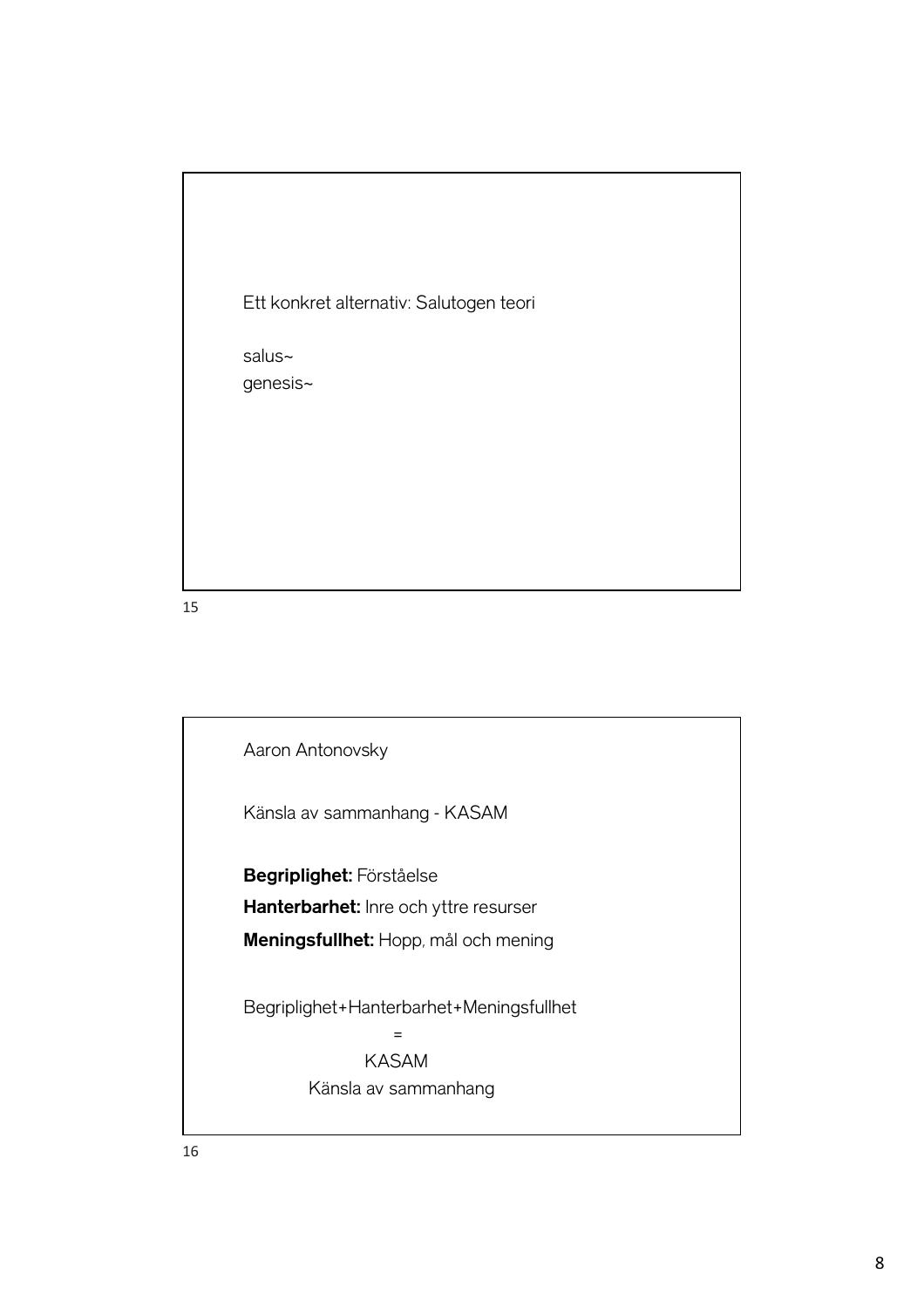

Det räcker sällan att ensidigt fokusera på det som inte fungerar.

Begreppen i KASAM rymmer oanade möjligheter, såväl inåt som utåt. Vad behövs? Vad saknas? Hur kan jag förstå …?

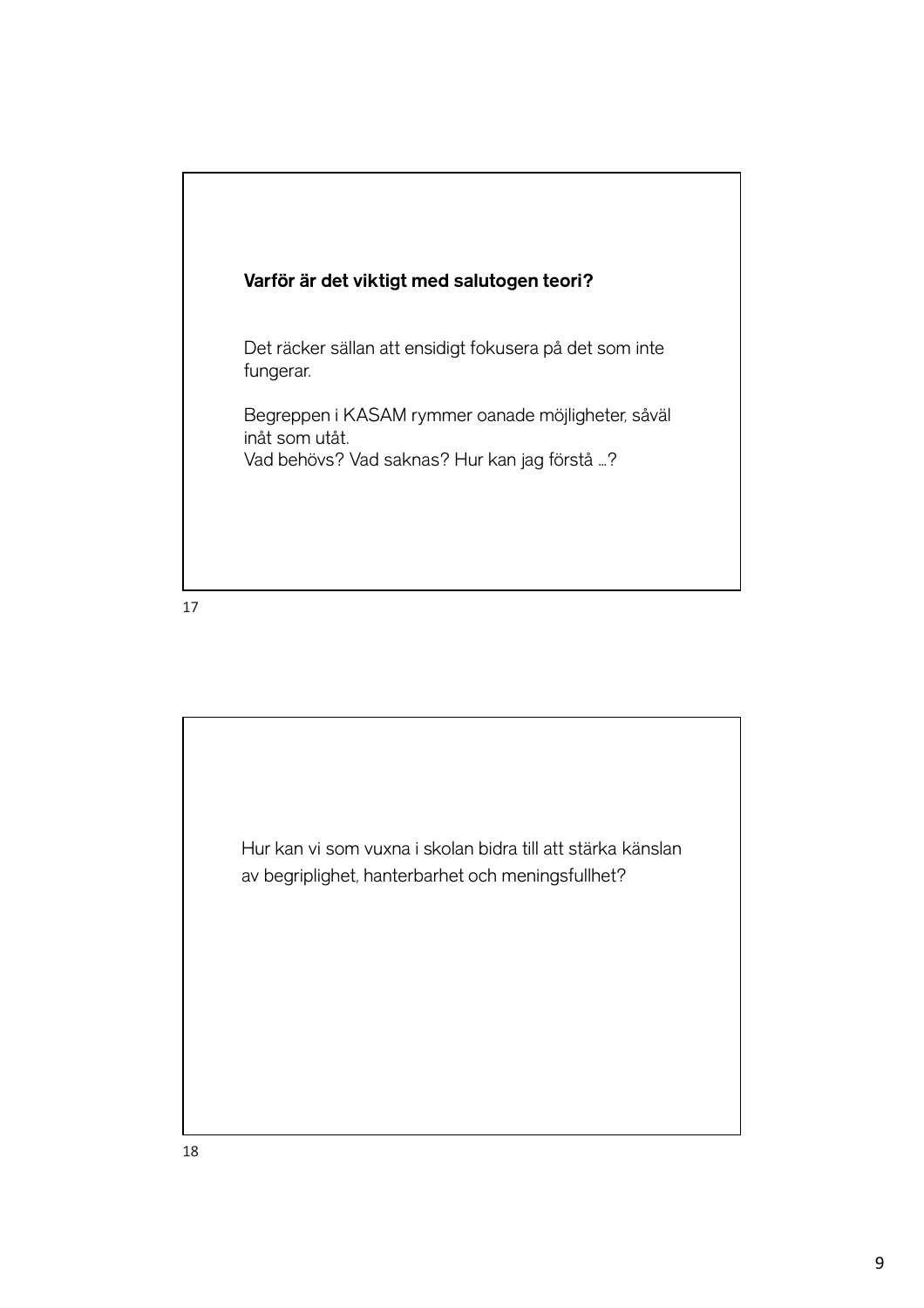

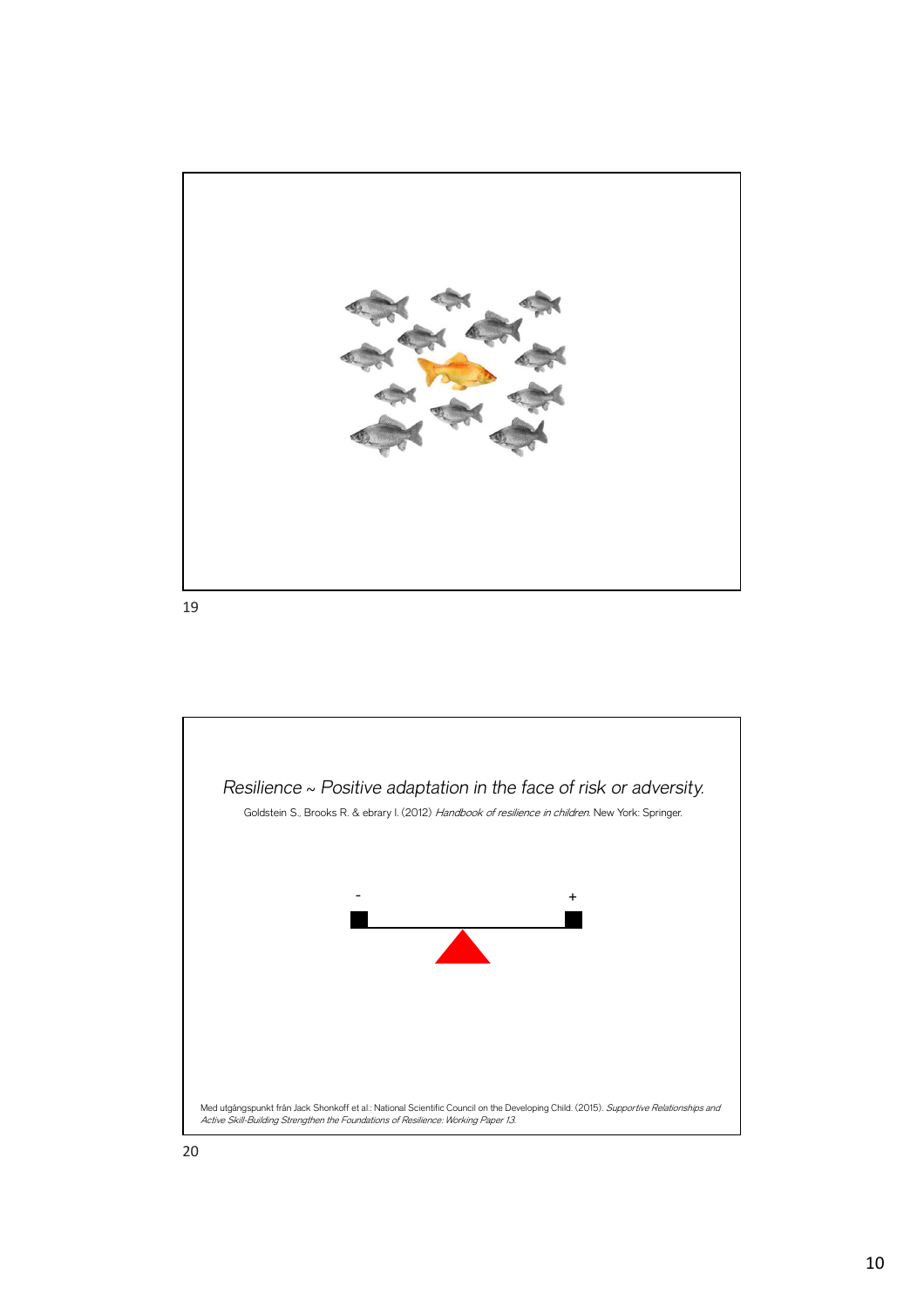

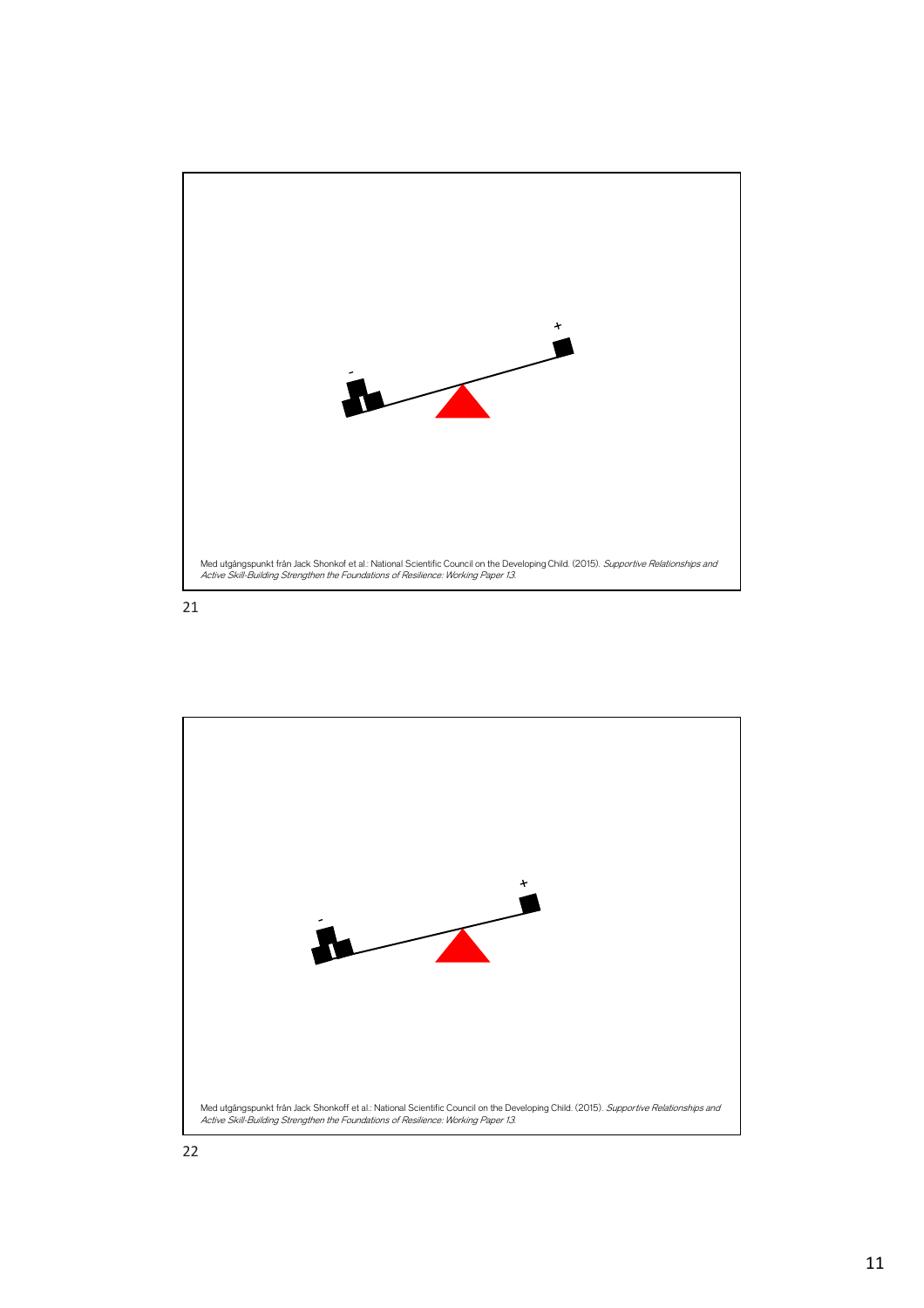*"The old ideas that genes are "set in stone" or that they alone determine developmental outcomes have been fully disproven… Supportive environments and rich learning experiences generate epigenetic signatures that activate positive genetic potential."* 

*"Positive experiences, support from adults, and the development of adaptive skills can counterbalance the lifelong consequences of adversity."*



on the Developing Child

Center on the Developing Child at Harvard University (2016). From Best Practices to Breakthrough Impacts: A Science-Based Approach to Building a More Promising Future for Young Children and Families.

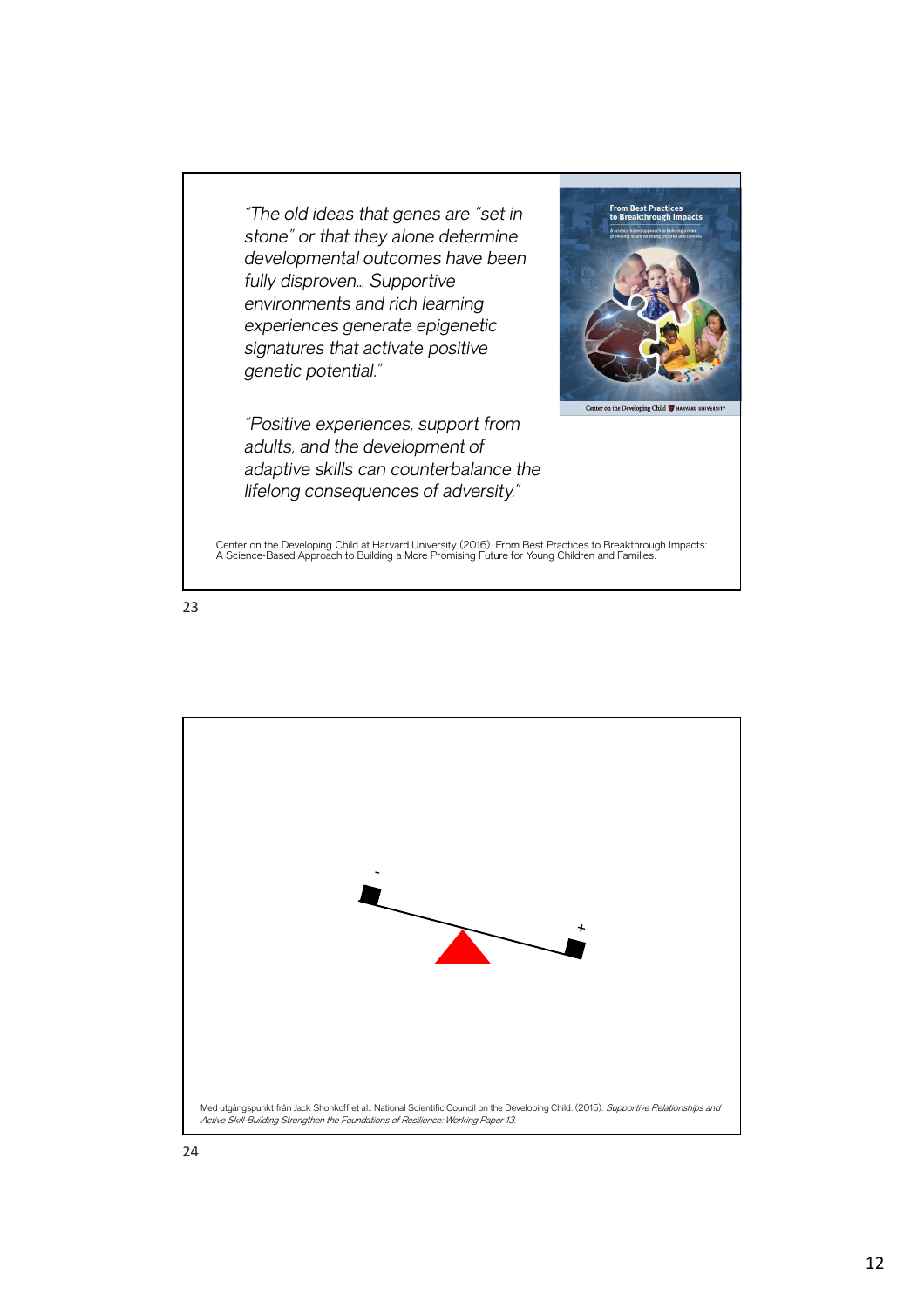



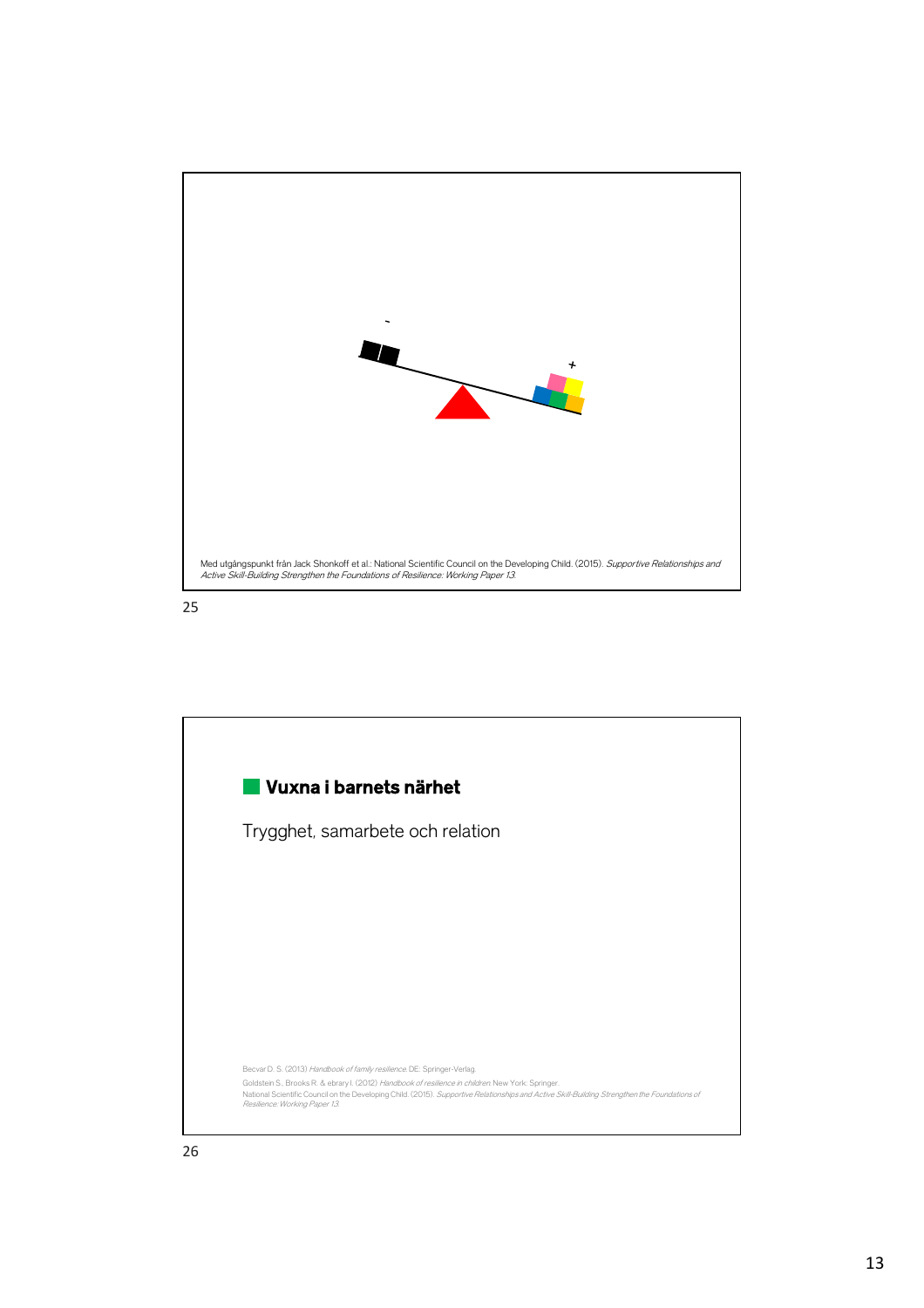

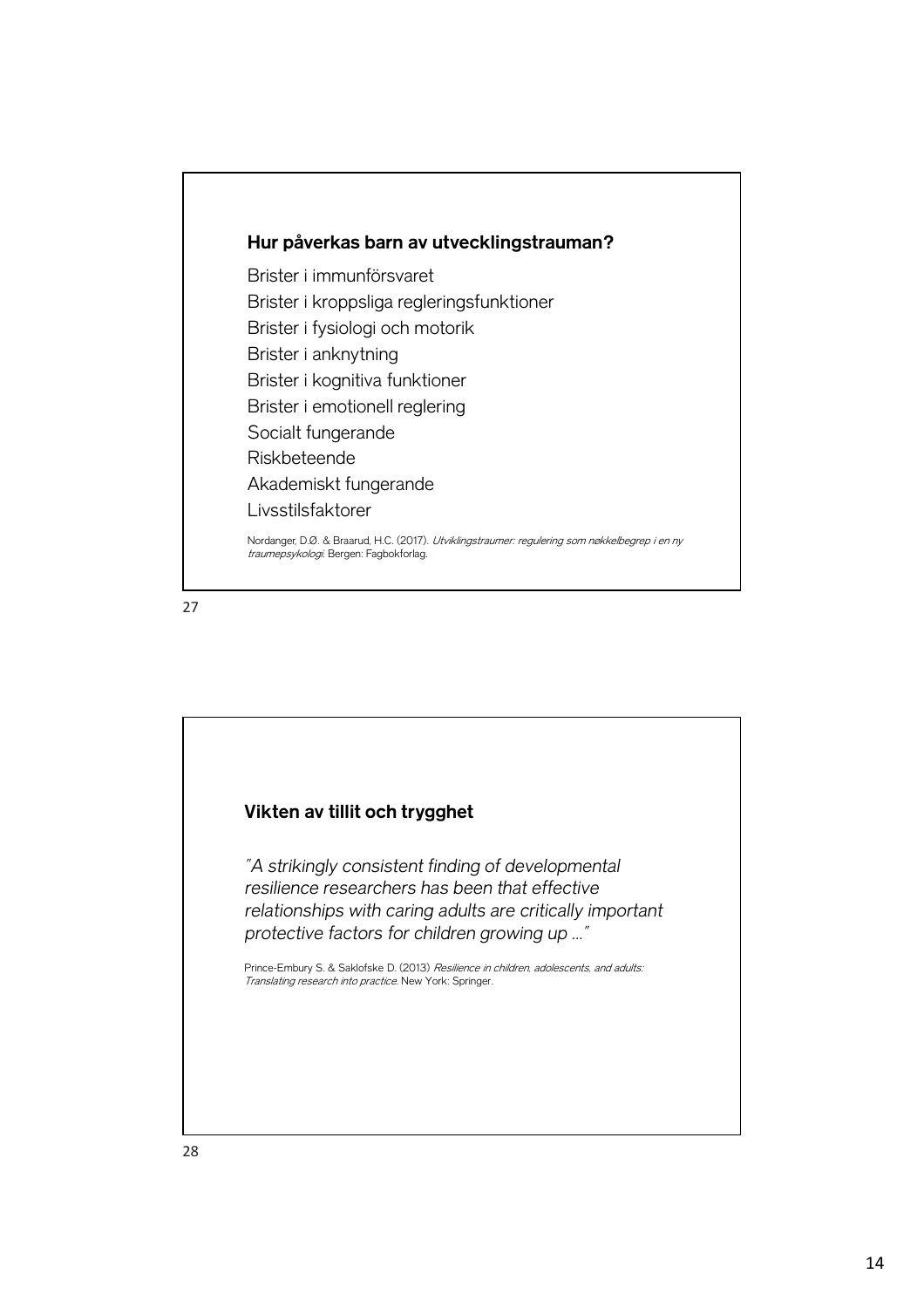## **Psykoterapi**

*"Of those factors directly related to treatment outcome, one of the largest contributors to outcome is the therapeutic relationship, which encompasses a wide range of variables found among therapies, no matter the therapist's theoretical persuasion."* 

Duncan, B., Miller, S.D., Wampold, B.E. & Hubble, M.A. (2010). *The heart and soul of change: delivering*<br>what works in therapy. (2nd ed.) Washington, D.C.: American Psychological Association.

*"The therapy relationship makes substantial and consistent contributions to psychotherapy outcome independent of the specific type of treatment."*

Norcross, J. & Wampold, B. (2011). "Evidence-Based Therapy Relationships: Research Conclusions and<br>Clinical Practices", *Psychotherapy,* vol. 48, no. 1, pp. 98-102.

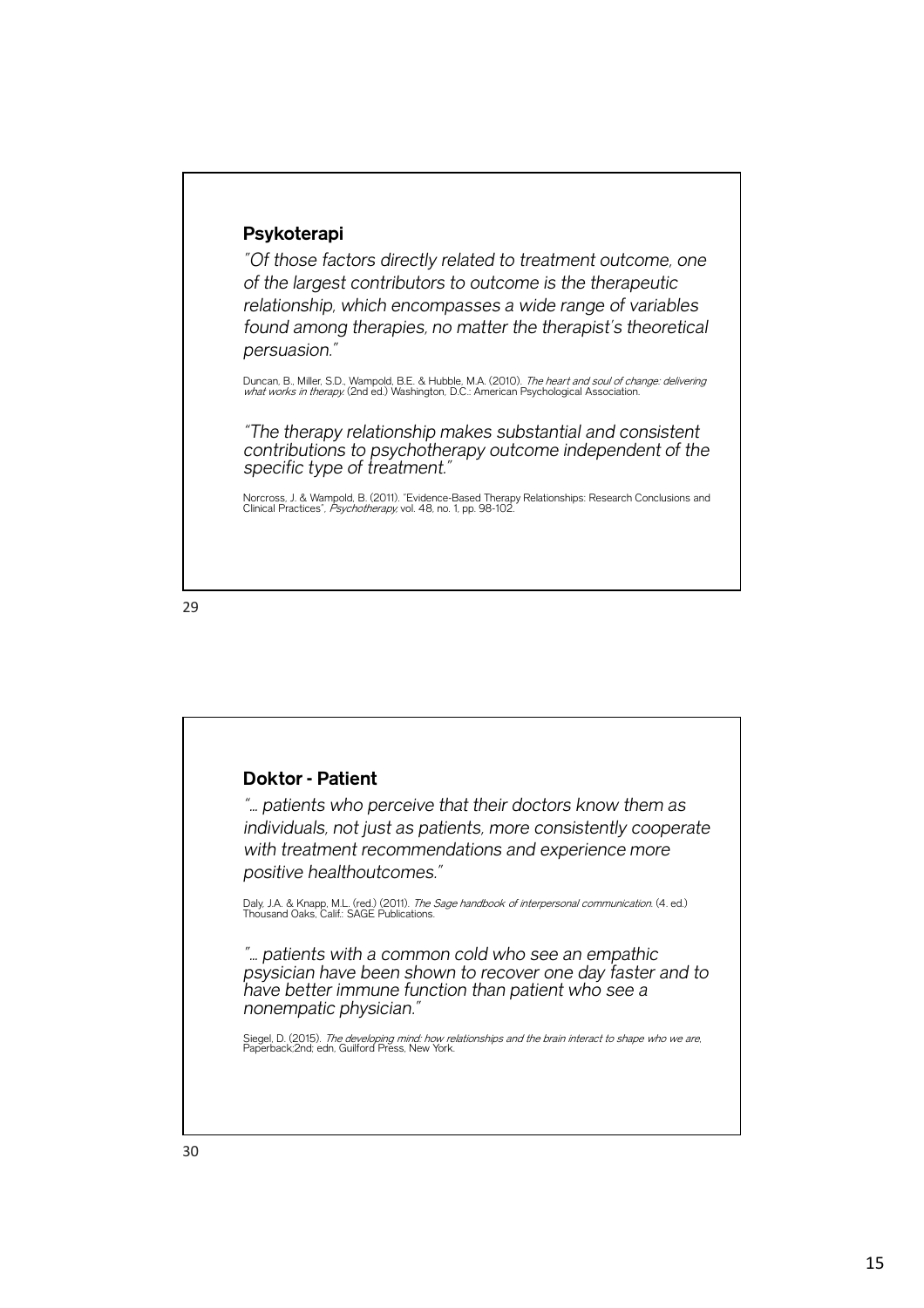## **Lärare - Elev**

*"Relationer med klasskamrater och lärare bidrar till processer som kopplar skolmisslyckande till psykisk ohälsa. Relationer med kamrater och lärare kan också skydda mot utvecklingen av psykiska problem."* 

Gustafsson J.-E., Allodi M. Westling, Alin Åkerman B., Eriksson C., Eriksson L., Fischbein S., ... Persson<br>R.S. (2010). *School, learning and mental health: a systematic review*. Stockholm: Health Committee,<br>Royal Swedish

*"… sociala relationer behöver uppmärksammas eftersom de är mycket väsentliga för elevers kunskapsresultat i klassrummet."*

Håkansson J. & Sundberg D. (2012) *Utmärkt undervisning: framgångsfaktorer i svensk och internationell*<br>*belysning.* Stockholm: Natur & Kultur.

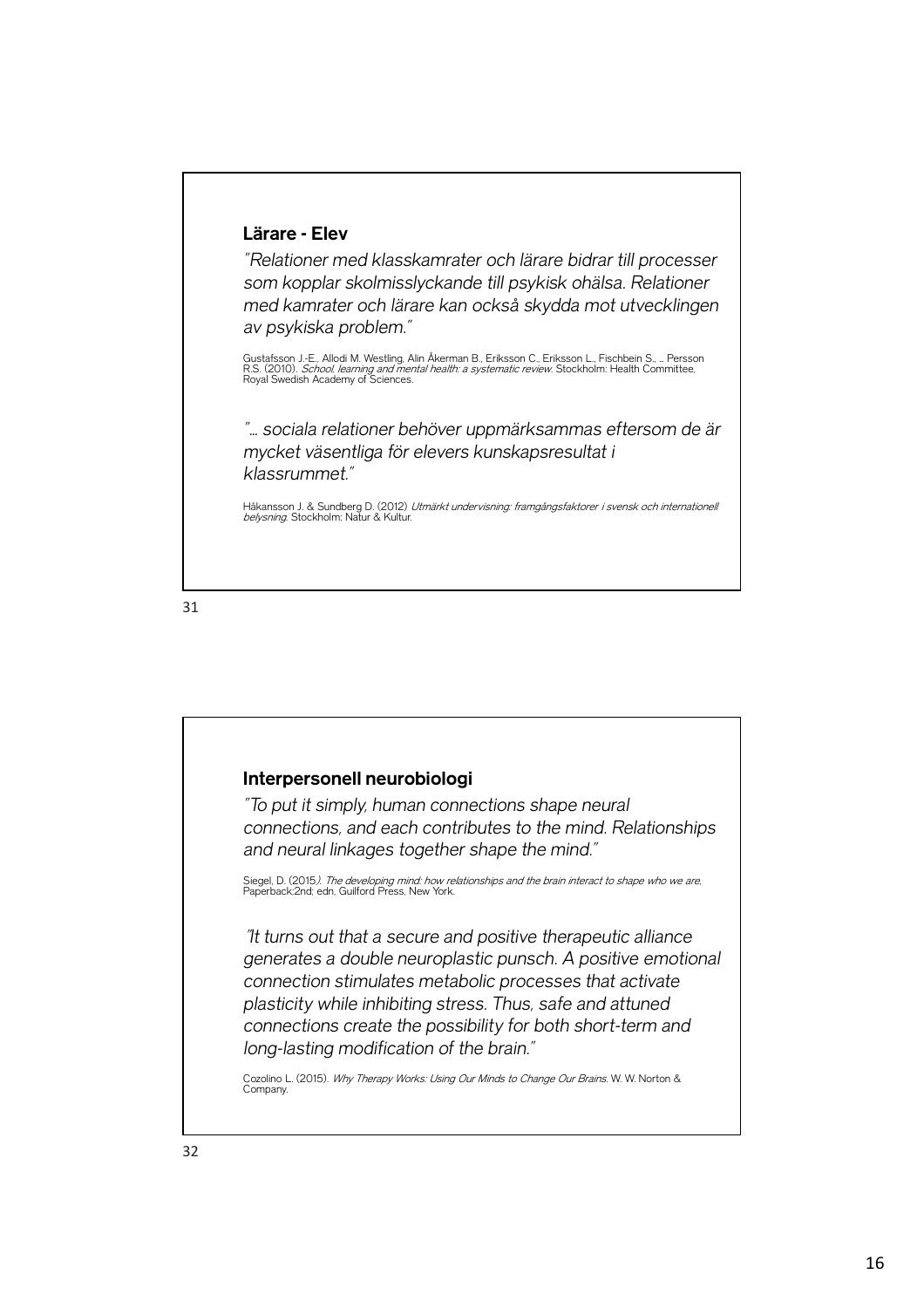

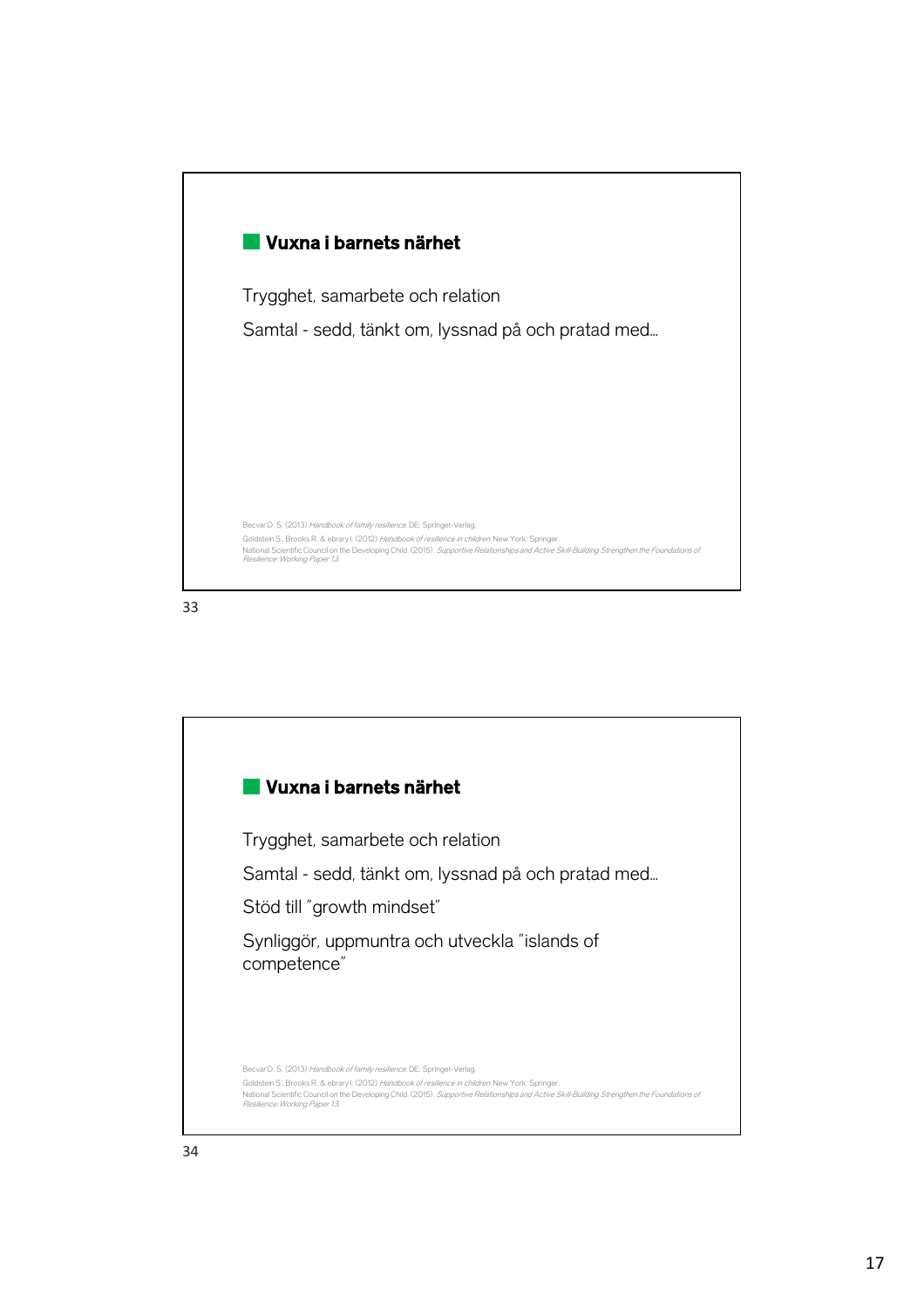